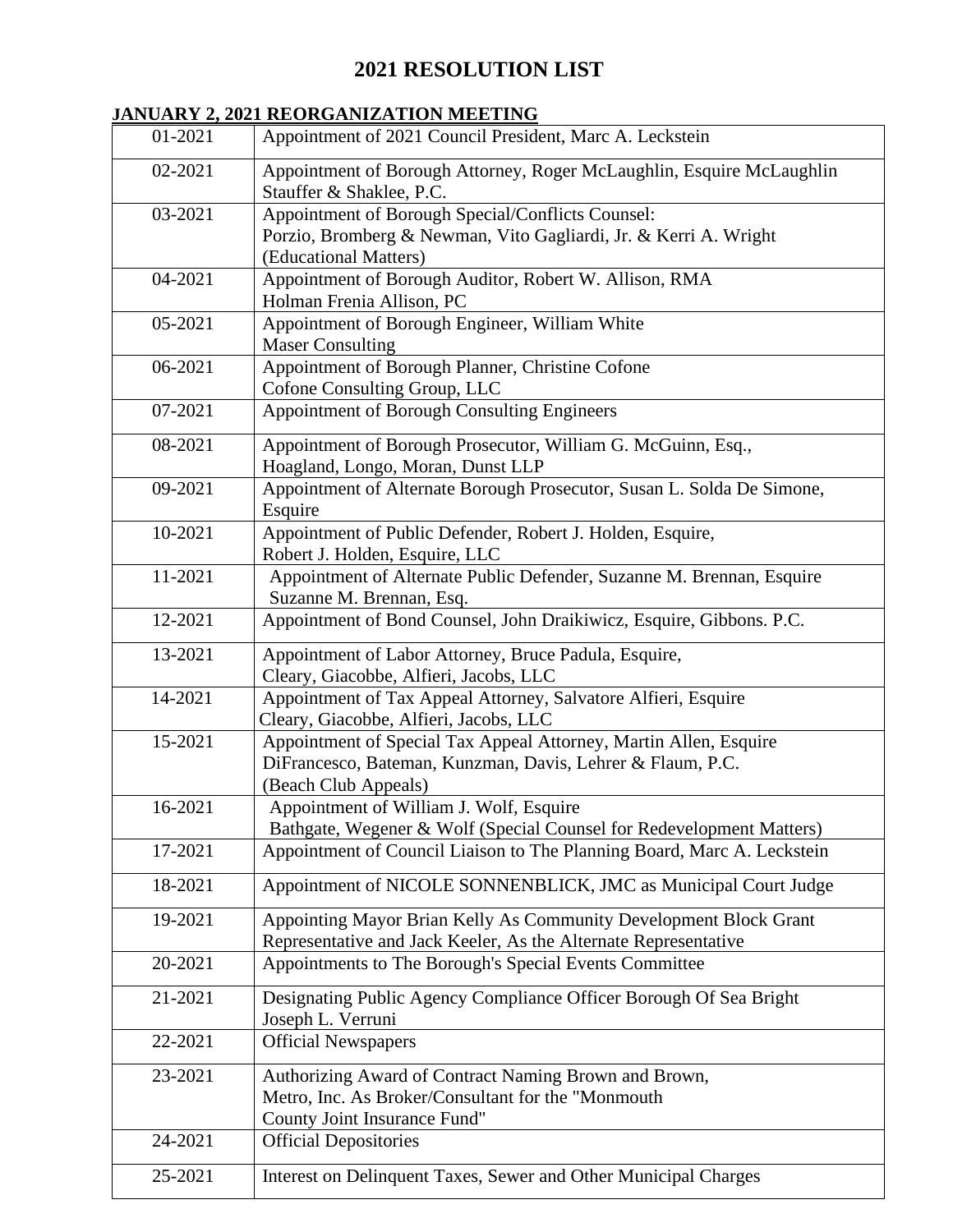| 26-2021 | <b>Annual Fee Schedules</b>                                                    |
|---------|--------------------------------------------------------------------------------|
| 27-2021 | Police Special Duty Rates For 2021                                             |
| 28-2021 | Petty Cash Funds and Change Funds                                              |
| 29-2021 | 2021 Cash Management Plan                                                      |
| 30-2021 | Authorizing Hiring of Special Law Enforcement Officers -<br>Class I & Class II |
| 31-2021 | 2021 Borough Council Meeting Schedule                                          |
| 32-2021 | <b>Temporary Budget Appropriations</b>                                         |
| 33-2021 | <b>CARRIED</b>                                                                 |
| 34-2021 | <b>CARRIED</b>                                                                 |
|         |                                                                                |

## **JANUARY 19, 2021**

| 33-2021 | <b>CARRIED WITH CONDITIONS</b>                                                                                                                                           |
|---------|--------------------------------------------------------------------------------------------------------------------------------------------------------------------------|
| 34-2021 | <b>CARRIED WITH CONDITIONS</b>                                                                                                                                           |
| 35-2021 | A Resolution of the Borough Council of the Borough of Sea Bright, Authorizing<br>the Demolition of a Structure Unfit for Human Habitation Located At 154 Ocean<br>Avenue |
| 36-2021 | Authorizing Submittal of an Application for 2021 FEMA Assistance to<br><b>Firefighters Grant</b>                                                                         |
| 37-2021 | Hiring Volunteer Firefighters Borough of Sea Bright Fire Department                                                                                                      |

#### **FEBRUARY 2, 2021**

| 33-2021 | <b>CARRIED</b>                                                                 |
|---------|--------------------------------------------------------------------------------|
| 34-2021 | <b>CARRIED</b>                                                                 |
| 38-2021 | Authorize the Release of Maintenance Bond for Rooney Plaza, LLC                |
|         | 1136 Ocean Avenue/4 & 6 Surf Street - Block 11, Lots 21-23                     |
| 39-2021 | Authorize the Release of Maintenance Bond for McLoone's Rum Runner 816         |
|         | Ocean Avenue - Block 24, Lots 16, 16.01, 16.02, 16.03                          |
| 40-2021 | Hiring Part-Time Borough Employee - Department of Public Works                 |
| 41-2021 | 2021 Software Support and License Agreement with Edmunds & Associates, Inc.    |
| 42-2021 | Authorizing Sewerage Rates and Charges for First, Second, Third                |
|         | and Fourth Quarters of 2021                                                    |
| 43-2021 | Authorizing a One-Year Renewal of the Shared Services Agreement                |
|         | with the Borough of Oceanport for Municipal Court Facilities                   |
| 44-2021 | Authorizing Receipt of Bids for Street Sweeping Services Within the Borough of |
|         | Sea Bright                                                                     |
| 45-2021 | A Resolution Rescinding Resolutions No. 33-2021 and No. 34-2021 Pertaining to  |
|         | S. Kelly Corporation - The Mad Hatter                                          |

#### **FEBRUARY 16, 2021**

| --------------------- |                                                                             |
|-----------------------|-----------------------------------------------------------------------------|
| 33-2021               | Authorize Issuance of a "New" Liquor License for the 2019/2020 License Term |
|                       | S. Kelly Corporation – The Mad Hatter                                       |
| 34-2021               | 2020/2021 Annual Renewal Liquor License S. Kelly Corporation                |
| $46 - 2021$           | Refund of 2020 and 2021 Tax Overpayments                                    |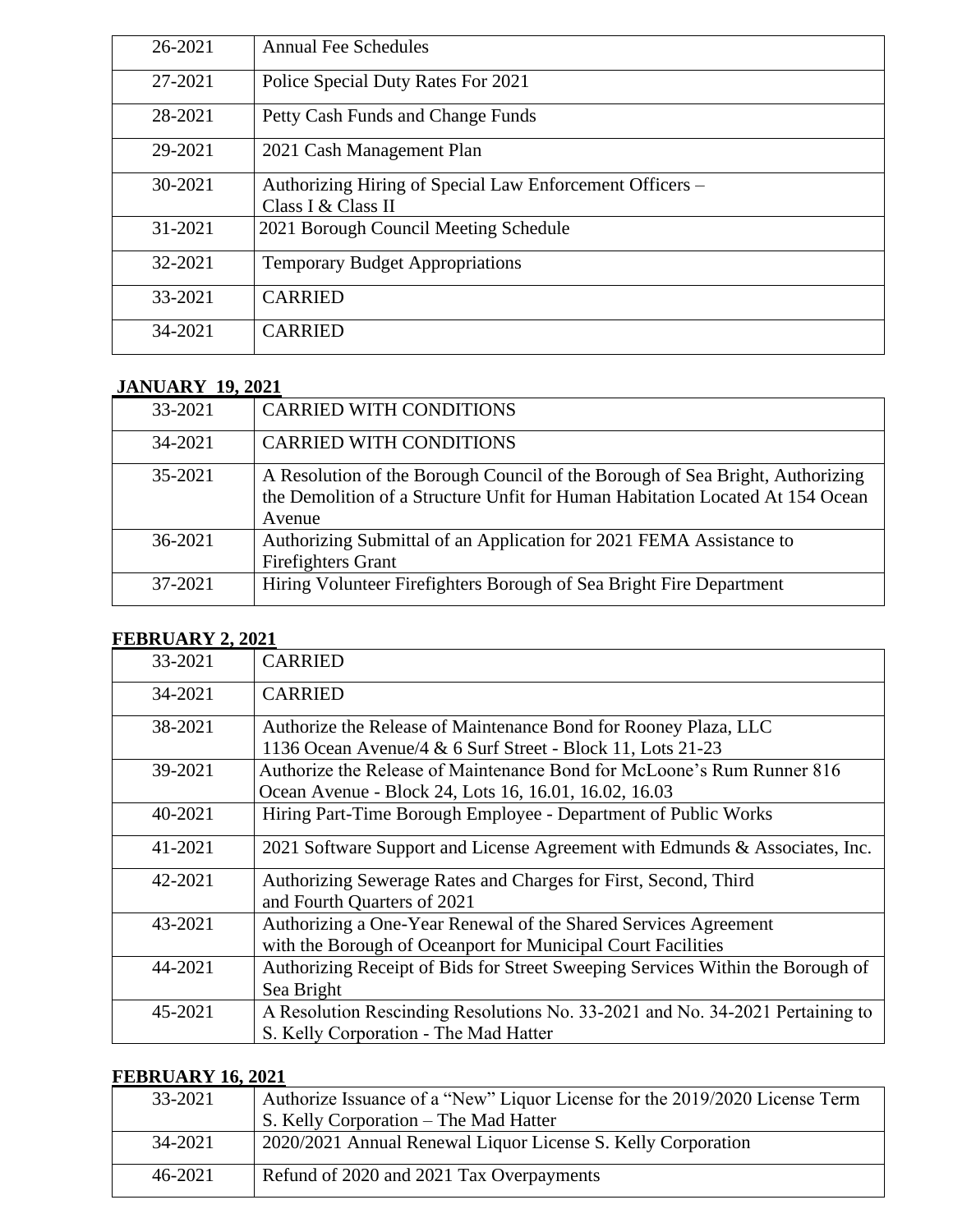| 47-2021 | Authorizing Transfer of Title Police Department Vehicle to Sea Bright Fire                                                                                                                                                                               |
|---------|----------------------------------------------------------------------------------------------------------------------------------------------------------------------------------------------------------------------------------------------------------|
|         | Department                                                                                                                                                                                                                                               |
| 48-2021 | Authorize the Release of Various Closed Session Minutes for Years 2017-2018                                                                                                                                                                              |
| 49-2021 | Authorizing Advertisements on Beach Umbrellas                                                                                                                                                                                                            |
| 50-2021 | <b>Appropriation Reserve Transfer</b>                                                                                                                                                                                                                    |
| 51-2021 | Extending the Effective Date of Ordinance No. 05-2020 Temporary Emergency<br><b>Outdoor Dining Licenses</b>                                                                                                                                              |
| 52-2021 | BOROUGH OF SEA BRIGHT CERTIFICATION OF COMPLIANCE WITH<br>THE UNITED STATES EQUAL EMPLOYMENT OPPORTUNITY<br>COMMISSION'S "Enforcement Guidance on the Consideration of Arrest and                                                                        |
|         | Conviction Records in Employment Decisions Under Title VII of the Civil Rights<br>Act of 1964"                                                                                                                                                           |
| 53-2021 | Authorizing Special Tax Appeal Attorney to Enter into a Stipulation of<br>Settlement for the Tax Appeals Captioned Rozinante, Inc. v. Sea Bright Borough<br>Docket Nos. 001307-2016, 000039-2017, 001687-2018, 001484-2019 and<br>002430-2020            |
| 54-2021 | Authorizing Special Tax Appeal Attorney to Enter into a Stipulation of<br>Settlement for the Tax Appeals Captioned Beach Club Holdings, LLC v. Sea<br>Bright Borough Docket Nos. 001310-2016, 000022-2017, 001682-2018, 005989-<br>2019 and 004824-2020  |
| 55-2021 | Authorizing Special Tax Appeal Attorney to Enter into a Stipulation of<br>Settlement for the Tax Appeals Captioned Surfrider Beach Club, LLC v. Sea<br>Bright Borough Docket Nos. 001296-2016, 000020-2017, 001685-2018, 002460-<br>2019 and 002431-2020 |
| 56-2021 | Authorizing the Property Known as 10 East Ocean Avenue (Block 19,<br>Lot 3) be Added to the Borough's Abandoned Property List                                                                                                                            |

### **MARCH 2, 2021**

| 57-2021 | Sea Bright Ocean Rescue - Authorizing 2021 Junior Lifeguard Program                                                          |
|---------|------------------------------------------------------------------------------------------------------------------------------|
| 58-2021 | Hiring Part-Time Electrical Sub-Code Official/Inspector                                                                      |
| 59-2021 | Revised 2021 Borough Council Meeting Schedule                                                                                |
| 60-2021 | Waiver of Outdoor Dining Permit Application Fees for the 2021<br><b>Summer Season</b>                                        |
| 61-2021 | Authorizing Receipt of Bids - FY2020 Municipal Aid Program<br>for Road Improvements                                          |
| 62-2021 | Consideration of Bids Received for the Construction of Viewing<br>Platforms on Osborne Place, Center Street and Beach Street |
| 63-2021 | Adopting the Monmouth County Multi-Jurisdictional<br><b>Hazard Mitigation Plan</b>                                           |

#### **MARCH 16, 2021**

| 64-2021 | Hiring Part-Time Borough Employee Department of Public Works                                                                                  |
|---------|-----------------------------------------------------------------------------------------------------------------------------------------------|
| 65-2021 | Authorizes the County of Monmouth Mosquito Control Division<br>to Conduct Aerial Mosquito Control Operations within the Borough of Sea Bright |
| 66-2021 | Shrewsbury Riverfront Park – Phase I Improvements Release of Performance<br>Guarantee Capela Construction Inc.                                |
| 67-2021 | Authorizing Receipt of Bids Landscaping Services in The Borough of Sea Bright                                                                 |
| 68-2021 | Consideration of Bids Received for Beach Way Outfall Improvements                                                                             |
| 69-2021 | Authorize Refund of Registrar Fee                                                                                                             |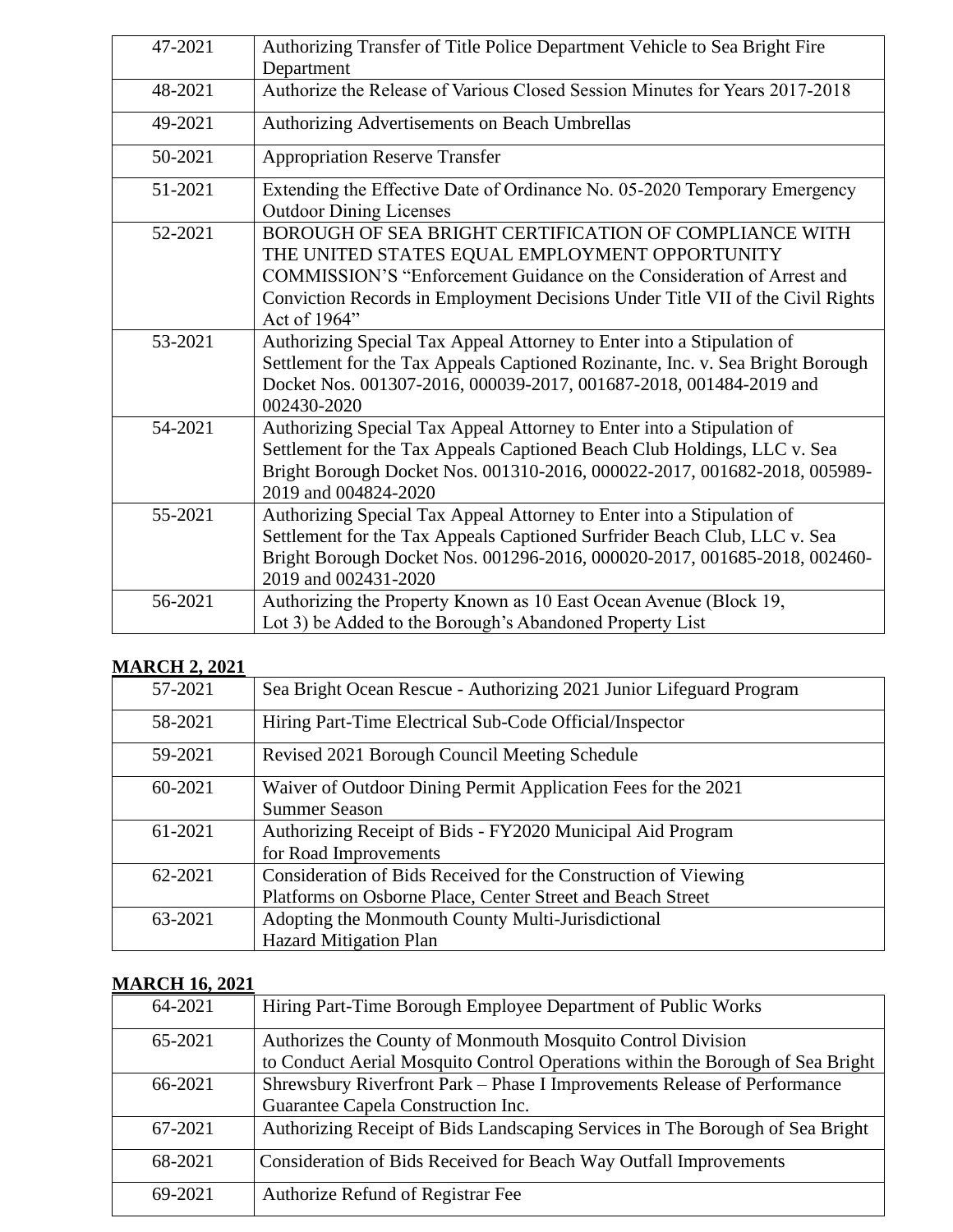| 70-2021 | Consideration of Award of Contract Replacement of Sanitary Sewer Lateral                |
|---------|-----------------------------------------------------------------------------------------|
|         | Borough of Sea Bright                                                                   |
| 71-2021 | Approving Proposal from Cofone Consulting Group, LLC for the Preparation of             |
|         | the Housing Element and Fair Share Plan of the Municipal Master Plan and                |
|         | Spending Plan                                                                           |
| 72-2021 | Accept the Performance Guarantee(s) for Block 4, Lot $6 - 1465$ Ocean Avenue            |
|         | <b>Edgewater Beach and Cabana Club</b>                                                  |
| 73-2021 | Authorizing a Shared Services Agreement with the Borough of Highlands 2021              |
|         | Ocean Rescue Lifeguard Services                                                         |
| 74-2021 | Authorizing an Agreement with Edgewater Beach and Cabana Club for 2021                  |
|         | Ocean Rescue Lifeguard Services                                                         |
| 75-2021 | Authorizing a Special Event - Wedding on Municipal Beach                                |
| 76-2021 | Urging the Immediate Amending of Senate Bill No. 3454 – State Of New Jersey             |
| 77-2021 | Introduction of the 2021 Municipal Budget                                               |
| 78-2021 | Person-to-Person / Place-to-Place Transfer (Expansion of Premises) Liquor               |
|         | License #1343-33-002-010 From Nothing Fishy, LLC to 2 <sup>nd</sup> Jetty Holdings, LLC |
| 79-2021 | Authorizing a Special Event First United Methodist Church Easter Sunrise Service        |
|         | on the Beach                                                                            |

## **APRIL 6, 2021**

| 80-2021 | 2020 Recycling Tonnage Grant                                                                                                                                                                                                                                          |
|---------|-----------------------------------------------------------------------------------------------------------------------------------------------------------------------------------------------------------------------------------------------------------------------|
| 81-2021 | <b>Public Relations Advisory Committee Appointments</b>                                                                                                                                                                                                               |
| 82-2021 | <b>Recreation Committee Appointments</b>                                                                                                                                                                                                                              |
| 83-2021 | Hiring Part-Time Building Department Secretary                                                                                                                                                                                                                        |
| 84-2021 | Hiring Volunteer Firefighters Borough of Sea Bright Fire Department                                                                                                                                                                                                   |
| 85-2021 | Authorizing Agreement with JNM Holdings, Inc. for use of Parking Lot at 1139<br>Ocean Avenue – Block19, Lots $2 \& 2.01$ for the 2021 Summer Season                                                                                                                   |
| 86-2021 | A Resolution Authorizing the Mayor to Sign an Agreement with Travelers<br>Casualty and Surety Company of America And Unimak, LLC for Completion of<br>Work at the New Beach Pavilion and for Travelers to Release of all Rights to<br>Completion Funds of the Project |

## **APRIL 20, 2021**

| 87-2021 | Consideration of Bids Received for Janitorial Services of Municipal          |
|---------|------------------------------------------------------------------------------|
|         | Facilities in the Borough of Sea Bright                                      |
| 88-2021 | Consideration of Bids Received for Street Sweeping of Roadways               |
|         | in the Borough of Sea Bright                                                 |
| 89-2021 | Consideration of Bids Received for 2020 Roadway Improvement                  |
|         | Program                                                                      |
| 90-2021 | Authorizing Requests for Proposals for Professional Services                 |
| 91-2021 | Approving the Leasing of Property for Use by the Borough of Sea Bright with  |
|         | Jesse A. Howland & Sons, Inc. Municipal Permit Parking Facility              |
| 92-2021 | Hiring Part-Time Borough Employee Department of Public Works                 |
| 93-2021 | Authorizing Sale of Borough Surplus Property No Longer Needed for Public Use |
|         | on an Online Auction Website                                                 |
| 94-2021 | <b>Authorizing Disposal of Surplus Property</b>                              |
| 95-2021 | Donation of 2022 Beach Badges Borough of Sea Bright                          |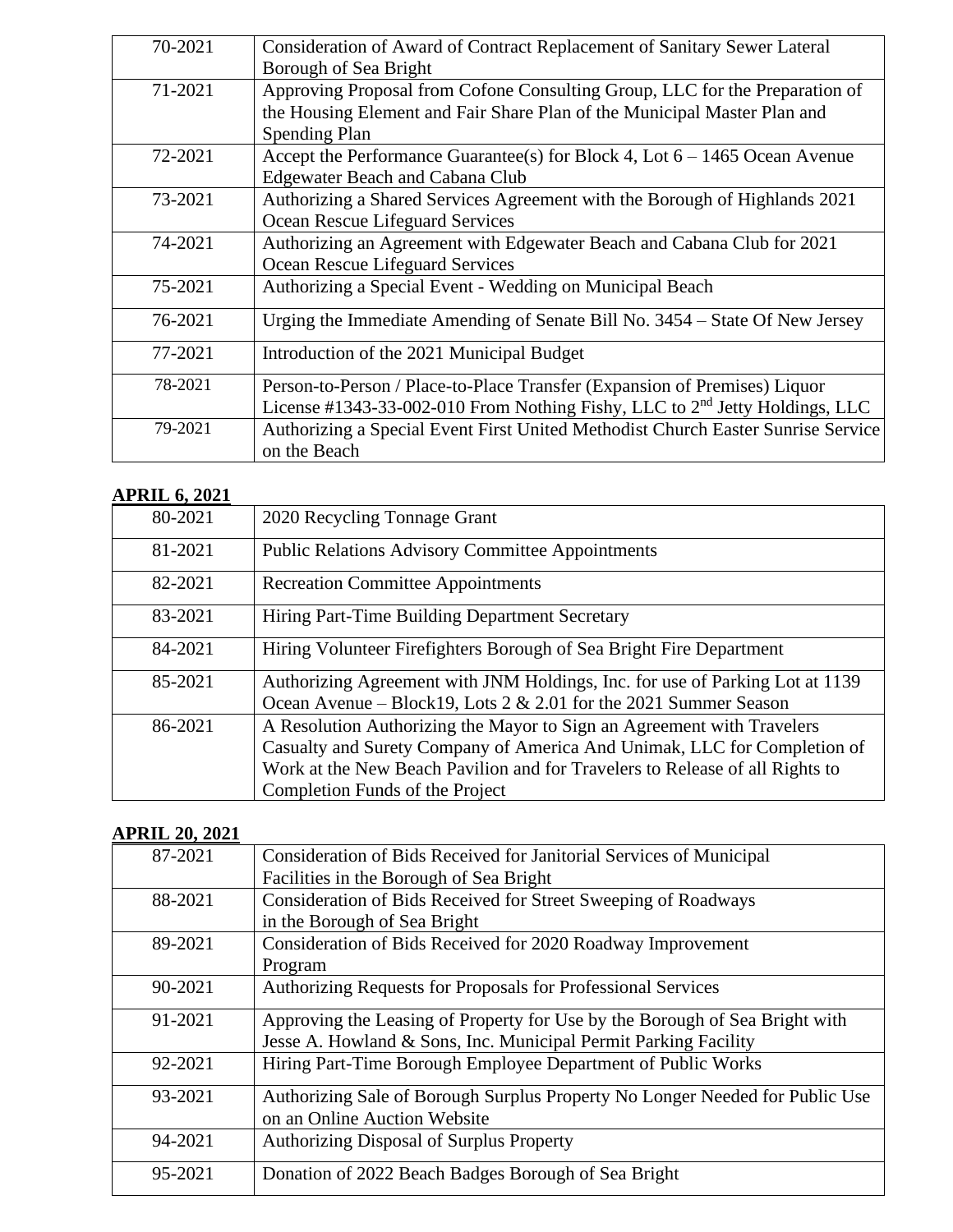| 96-2021 | Hiring Volunteer Firefighters Borough of Sea Bright Fire Department |
|---------|---------------------------------------------------------------------|
| 97-2021 | Approval of Revised 2021 Cash Management Plan Borough of Sea Bright |
| 98-2021 | Authorizing the Budget to be read by Title                          |
| 99-2021 | <b>Public Relations Committee Appointment</b>                       |

## **MAY 4, 2021**

| 100-2021 | Borough of Sea Bright Authorize Grant Application for the SFY21 Body-Worn   |
|----------|-----------------------------------------------------------------------------|
|          | Camera Grant Program                                                        |
| 101-2021 | Authorizing the Purchase of a Sportsman 570 (ATV) for the Sea Bright        |
|          | <b>Beach Department</b>                                                     |
| 102-2021 | Authorizing the Purchase of Polaris Ranger 1000 Utility Vehicle (UTV)       |
|          | for the Sea Bright Beach Department                                         |
| 103-2021 | Borough of Sea Bright Authorize Emergency Repairs to Sanitary Sewer Lateral |
|          | on Ocean Avenue at Center Street                                            |
| 104-2021 | Adopt the 2021 Municipal Budget                                             |
|          |                                                                             |

### **MAY 18, 2021**

| 105-2021 | <b>Resolution to Cancel Sewer Charges</b>                                                                                                                                                                         |
|----------|-------------------------------------------------------------------------------------------------------------------------------------------------------------------------------------------------------------------|
| 106-2021 | Hiring Seasonal Borough Employees                                                                                                                                                                                 |
| 107-2021 | <b>Awarding Raises for Non-Union Employees</b>                                                                                                                                                                    |
| 108-2021 | Authorizing the Memorandum of Agreement Between the United States Coast<br>Guard and The Borough Of Sea Bright                                                                                                    |
| 109-2021 | Authorizing the Execution of a Grant Agreement with the<br>Department of Community Affairs, Division of Local Government Services for<br>Local Efficiency Achievement Program School Implementation Grant Funding |
| 110-2021 | Authorizing an Agreement with Surfrider Beach Club for 2021 Ocean Rescue<br><b>Lifeguard Services</b>                                                                                                             |
| 111-2021 | Shared Services Agreement Between the County of Monmouth and the Borough of<br>Sea Bright for Mod IV Property Assessment Computer Services                                                                        |
| 112-2021 | Authorizing the Purchase of Police Department Vehicle 2022 Chevy Tahoe                                                                                                                                            |
| 113-2021 | Authorizing the Purchase of Police Department Vehicle 2021 Ford F150 4x2<br>Crew Cab                                                                                                                              |
| 114-2021 | Accepting Donation of Landscaping Funds Borough of Sea Bright                                                                                                                                                     |
| 115-2021 | Consideration of Award of Contract Consulting Engineer, CME<br>Associates Engineering Services for Bulkhead Inspections                                                                                           |
| 116-2021 | <b>Police Department Promotion</b>                                                                                                                                                                                |

## **JUNE 15, 2021**

| 117-2021 | Hiring Seasonal Borough Employees                                                                    |
|----------|------------------------------------------------------------------------------------------------------|
| 118-2021 | Hiring Part-Time Electrical Sub-Code Official/Inspector Borough of Sea Bright                        |
| 119-2021 | Hiring Volunteer Firefighters Borough of Sea Bright Fire Department                                  |
| 120-2021 | Authorizing the Purchase of Ranger 1000 Utility Vehicle (UTV)<br>for the Sea Bright Beach Department |
| 121-2021 | Authorizing the Purchase of a Road Trailer for the Sea Bright Beach Department                       |
| 122-2021 | Donation of 2021 Beach Badges Borough of Sea Bright                                                  |
|          |                                                                                                      |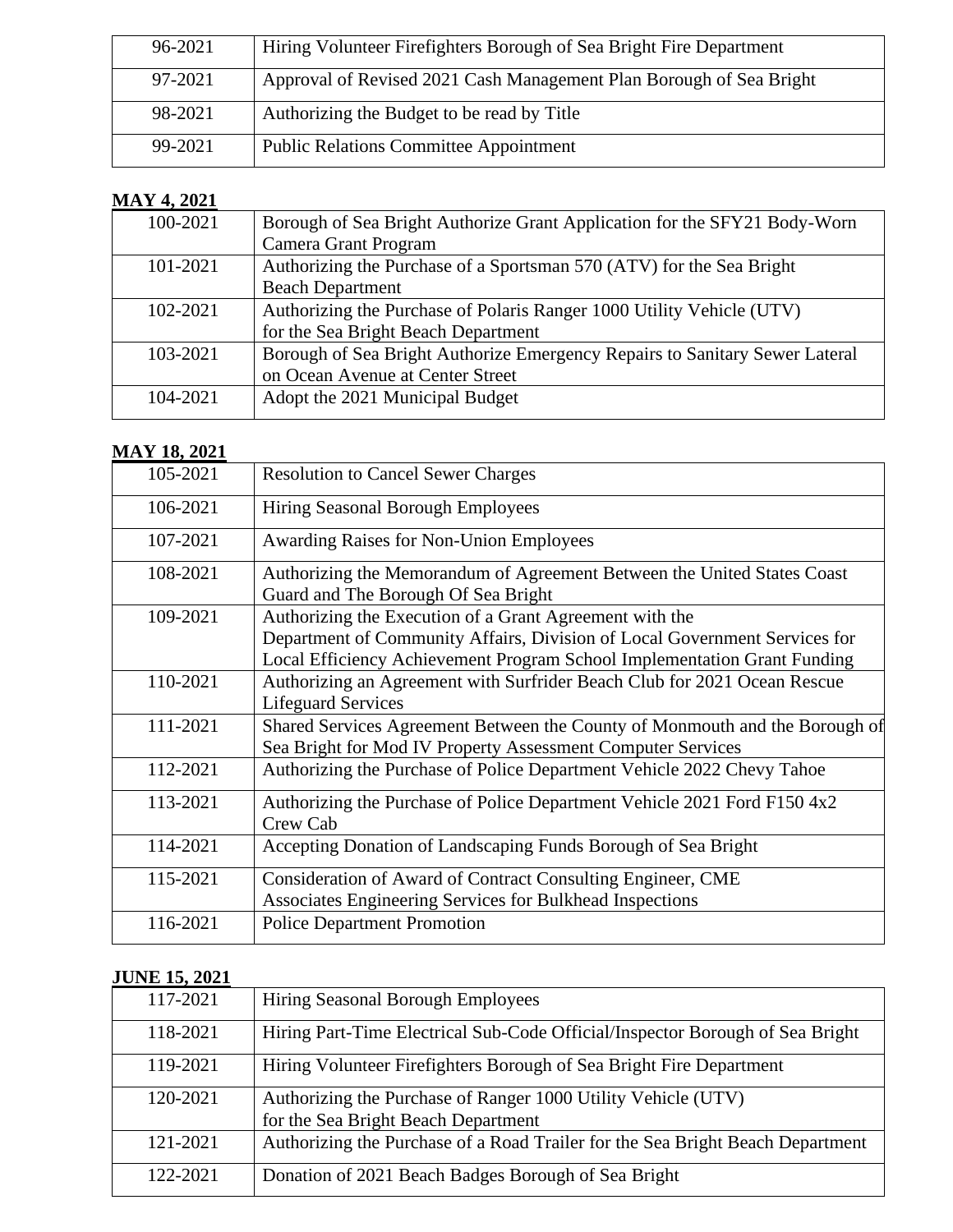| 123-2021 | Authorize the Release of Maintenance Bond for Joseph & Kathleen Procopio 10    |
|----------|--------------------------------------------------------------------------------|
|          | East New Street - Block 20, Lot 3                                              |
| 124-2021 | Authorizing the Borough of Sea Bright to Execute a Right of Entry Agreement    |
|          | with New Jersey Department of Environmental Protection, Division of Parks and  |
|          | Forestry and Monmouth County for the Bridge S-32 Project                       |
| 125-2021 | Authorizing Receipt of Bids Ocean Avenue Sewer Improvements                    |
| 126-2021 | Renewal of the 2021-2022 Liquor Licenses                                       |
| 127-2021 | Renewal of the Alcoholic Beverage License of D. LOBI Enterprise, t/a Surfrider |
|          | Beach Club for the 2021-2022 License Term                                      |
| 128-2021 | Renewal of the Alcoholic Beverage License of WATERSEDGE INC., t/a              |
|          | Edgewater Beach Club for the 2021-2022 License Term                            |
| 129-2021 | Renewal of the Alcoholic Beverage License of SEA HORSE LLC, t/a Driftwood      |
|          | Beach Club for the 2021-2022 License Term                                      |
| 130-2021 | Renewal of the Alcoholic Beverage License of 1030 Liquor Partners              |
|          | t/a Tommy's Tavern and Tap for the 2021-2022 License Term                      |
| 131-2021 | Authorizing a Special Event Tigger House Foundation End of School Celebration  |
| 132-2021 | Authorizing Receipt of Bids for 2021 Summer Businesses on the Basketball       |
|          | Court                                                                          |

#### **JUNE 30, 2021**

| 133-2021 | Renewal of the 2021-2022 Liquor Licenses                                                                            |
|----------|---------------------------------------------------------------------------------------------------------------------|
| 134-2021 | Renewal of the Alcoholic Beverage License of 1124 Ocean Ave Liquor t/a<br>Rory's Pub for the 2021-2022 License Term |
| 135-2021 | Grace Period Extension for Payment of 3 <sup>rd</sup> Quarter 2021 Taxes                                            |
| 136-2021 | Consideration of Award - 2021 Lease Agreement for Workout Classes on the<br><b>Borough Basketball Court</b>         |

### **JULY 20, 2021**

| 137-2021 | Authorizing Release of Performance Guarantees Edgewater                          |
|----------|----------------------------------------------------------------------------------|
|          | Beach Club – 1465 Ocean Avenue Block 4, Lot 6                                    |
| 138-2021 | Authorizing Receipt of Bids Construction of Viewing Platforms on Center Street   |
|          | and Beach Street                                                                 |
| 139-2021 | Approval to Submit a Grant Application and Execute a Grant Contract With The     |
|          | New Jersey Department of Transportation for the Ocean Ave Crosswalk Safety       |
|          | <b>Enhancements Phase 1 Project</b>                                              |
| 140-2021 | Approval to Submit a Grant Application and Execute a Grant Contract With The     |
|          | New Jersey Department of Transportation for Imbrie Place, Osborne Place, Surf    |
|          | <b>Street Improvements Project</b>                                               |
| 141-2021 | Authorizing the Acceptance of State Funds and the Borough's Participation in the |
|          | State Body-Worn Camera Grant Program, Administered by the State of New           |
|          | Jersey Department of Law & Public Safety                                         |
| 142-2021 | Chapter 159 Budget Amendment State Of New Jersey SFY21                           |
|          | Body-Worn Camera Grant                                                           |
| 143-2021 | Authorizing Hiring of Police Officer Designation of SLEO Class II                |
| 144-2021 | Authorizing an Extension of the Shared Feasibility Study for Educational Shared  |
|          | Services by and Between the Borough of Sea Bright, the Borough of Highlands,     |
|          | and the Borough of Atlantic Highlands                                            |
| 145-2021 | Authorizing Special Counsel, Porzio, Bromberg, & Newman, P.C.,                   |
|          | to Prepare and Submit a Petition to the Commissioner of Education Seeking        |
|          | Authorization to Hold a Referendum on the Issue of the Creation of a PK-12 All   |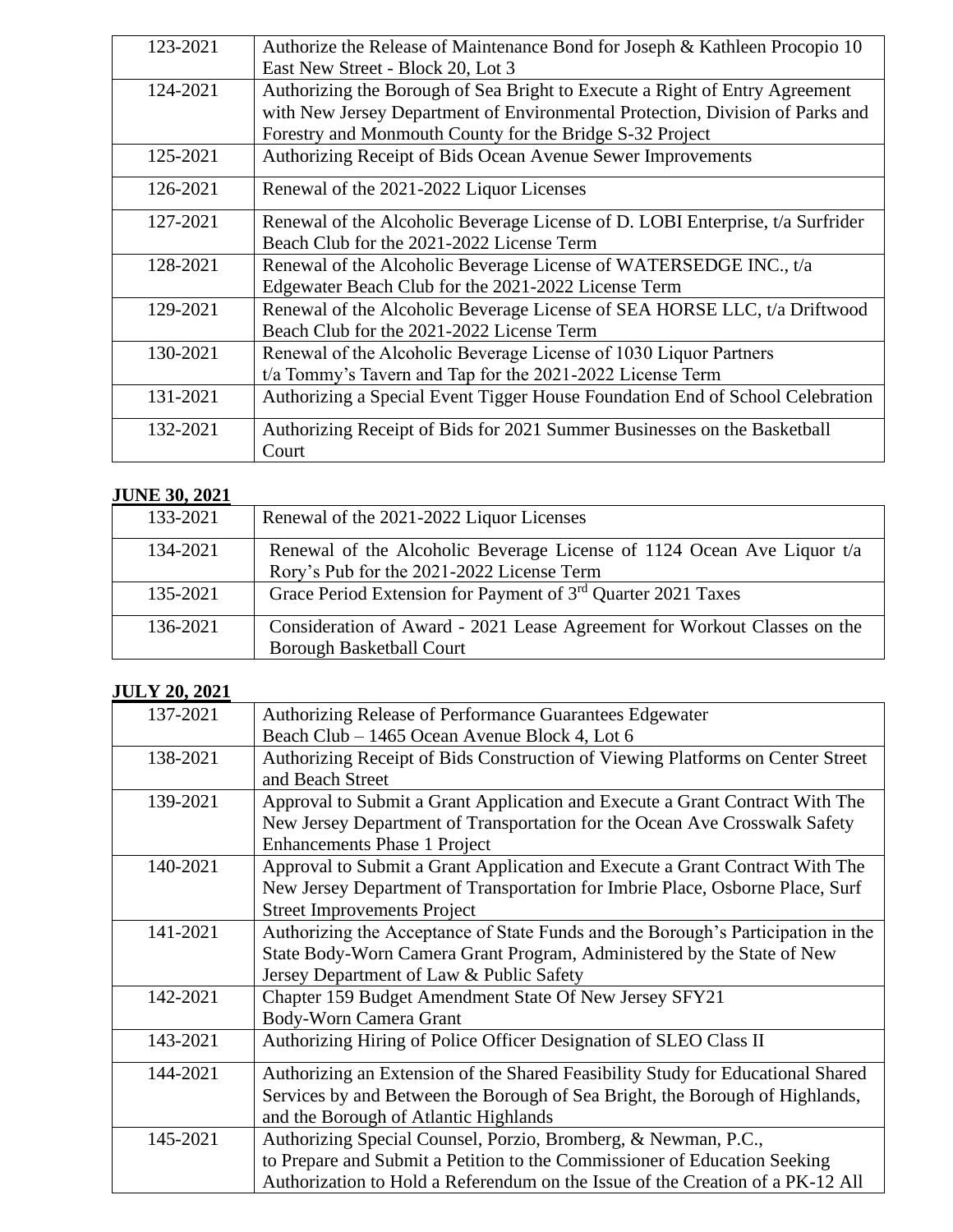|          | Purpose Regional School District with Sea Bright, Highlands, and Atlantic<br>Highlands |
|----------|----------------------------------------------------------------------------------------|
| 146-2021 | Authorizing the Purchase of Police Department Vehicle 2021 Ford Explorer               |

#### **AUGUST 17, 2021**

| 147-2021 | Authorizing Receipt of Bids Phase II - Shrewsbury Riverfront                    |
|----------|---------------------------------------------------------------------------------|
|          | Park Improvements                                                               |
| 148-2021 | Consideration of Proposal Received for Professional Appraisal Services for 2021 |
|          | <b>State Tax Court Appeals</b>                                                  |
| 149-2021 | Approval to Join with The County of Monmouth for a Leap Implementation          |
|          | <b>Grant for Aerial Imagery Services</b>                                        |
| 150-2021 | Authorizing Display of Fireworks at Sands Beach Club-August 24, 2021            |
| 151-2021 | Authorizing Display of Fireworks at Surfrider Beach Club-                       |
|          | September 26, 2021                                                              |
| 152-2021 | Borough of Sea Bright, County of Monmouth Requesting Permission for the         |
|          | Dedication by Rider for Affordable Housing Trust Fund Required by               |
|          | N.J.S.A. 40A:12A-3                                                              |
| 153-2021 | Providing for the Change of Text and Title of Appropriation in the Budget of    |
|          | The Borough of Sea Bright Pursuant to N.J.S.A. 40a:4-85                         |
| 154-2021 | Change Order #1, Increase Contract amount by \$15,100.00                        |
|          | 2020 Roadway Improvement Project Black Rock Enterprises, LLC                    |

### **SEPTEMBER 21, 2021**

| 155-2021 | Borough of Sea Bright Renewal of Membership in the Monmouth Municipal Joint          |
|----------|--------------------------------------------------------------------------------------|
|          | Insurance Fund                                                                       |
| 156-2021 | <b>Consideration of Bid Received for Sanitary Sewer Lateral Improvements Located</b> |
|          | on Rt. 36 in Front of Donovan's Reef                                                 |
| 157-2021 | Approving Proposal from Colliers Engineering & Design for Engineering                |
|          | Services to Construct a Street-End Viewing Platform on Center Street                 |
| 158-2021 | A Resolution Approving a Change Order for the Beach Way Outfall                      |
|          | <b>Improvement Contract</b>                                                          |
| 159-2021 | Approving the Lease Between the Borough of Sea Bright and the Sea Bright             |
|          | Emergency Services Squad for One Ambulance and One SUV                               |
| 160-2021 | Authorizing the Borough of Sea Bright to Enter into Cooperative Pricing              |
|          | Agreement with North Jersey Wastewater Cooperative Pricing System                    |
|          | (NJWCPS)                                                                             |
| 161-2021 | Donation of 2022 Beach Badges Borough of Sea Bright                                  |
| 162-2021 | <b>Accepting Donation of Sculpture</b>                                               |
| 163-2021 | Accepting Three Boat Trailers from the Sea Bright Fire Department                    |
| 164-2021 | Hiring Volunteer Firefighters Borough of Sea Bright Fire Department                  |
| 165-2021 | Authorizing Purchases through State Contract for the Sea Bright                      |
|          | Fire Department                                                                      |

#### **OCTOBER 5, 2021**

| 166-2021 | Authorizing Receipt of Bids Summer Businesses to Operate on the<br><b>Bright Municipal Beach</b> |
|----------|--------------------------------------------------------------------------------------------------|
|          |                                                                                                  |
| 167-2021 | A Resolution Approving the Settlement Agreement Between S&S Roofing, Inc.                        |
|          | ("S&S" Or "Plaintiff") and Kelso Construction Company, Inc. ("Kelso"), The                       |
|          | Borough of Sea Bright ("Sea Bright") and Travelers Casualty and Surety                           |
|          | Company of America ("Travelers")                                                                 |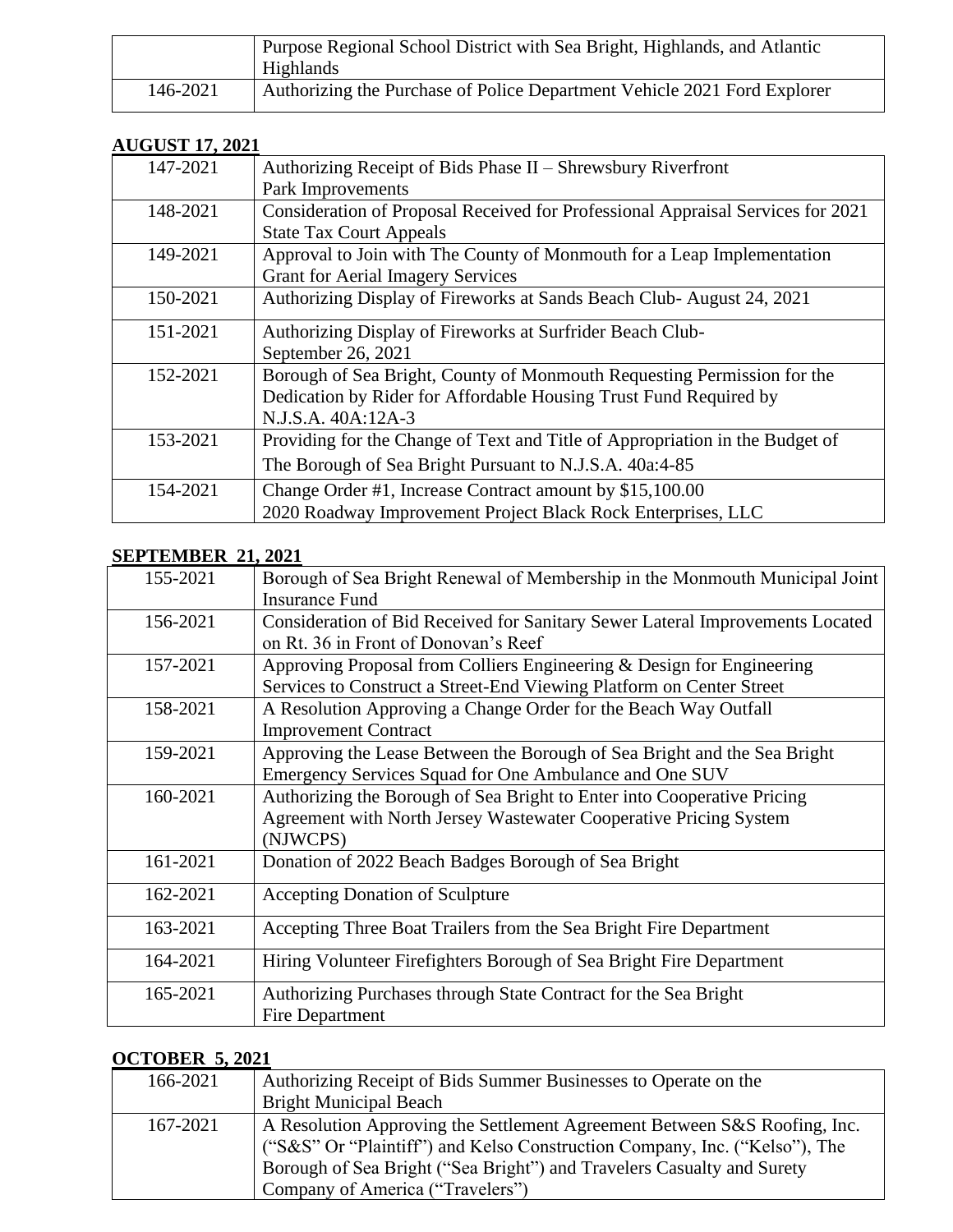#### **OCTOBER 19, 2021**

| 901 SPLAT, 1991 |                                                                             |
|-----------------|-----------------------------------------------------------------------------|
| 168-2021        | Donation of 2022 Beach Badges Borough of Sea Bright                         |
| 169-2021        | Halloween Curfew Borough of Sea Bright                                      |
| 170-2021        | Appointing School Crossing Guards Borough of Sea Bright                     |
| 171-2021        | Authorizing 2022 Beach Fee Schedule                                         |
| 172-2021        | Request for Proposals/Qualifications for Various 2022 Professional Services |
| 173-2021        | Accepting the Performance Guarantee(s) for                                  |
|                 | 1030 Ocean Avenue – Block 17, Lot 4 1030 Partners, LLC                      |
| 174-2021        | Compliance with Promulgation of Local Finance Board of the State of New     |
|                 | Jersey accepting the Borough of Sea Bright 2020 Annual Audit                |
| 175-2021        | Approving Final Payment, Release of Performance Guarantee and Accepting     |
|                 | Two-Year Maintenance Bond for the Construction of Osborne Place Viewing     |
|                 | Platform                                                                    |

#### **NOVEMBER 15, 2021**

| 2021 Budget Authorizing the Transfer of Funds in Accordance with N.J.S.A.   |
|-----------------------------------------------------------------------------|
| $40A:5-58$                                                                  |
| Authorize the Release of Maintenance Bond for MacKal Ventures, LLC          |
| 14 East New Street - Block 20, Lot 5                                        |
| Amending Personnel Policies and Procedures Borough of Sea Bright            |
| Authorizing Hiring of Police Officer Designation of Special Law Enforcement |
| Officer - Class II                                                          |
| Borough of Sea Bright PBA Memorandum of Agreement                           |
| January 1, 2022 - December 31, 2025                                         |
| Monmouth County SPCA 2022 Contract                                          |
| Borough of Sea Bright Approving Hiring Joseph Tomaino as an Expert          |
| <b>Consulting Architect</b>                                                 |
|                                                                             |

## **DECEMBER 21, 2021**

| 183-2021 | Authorizing the Rental of The Cecile F. Norton Community Center for the                                                                     |
|----------|---------------------------------------------------------------------------------------------------------------------------------------------|
|          | Monmouth Council Boy Scouts of America Pinewood Derby Event                                                                                 |
| 184-2021 | Refund of 2021 Tax Overpayment Block 10, Lot 18                                                                                             |
| 185-2021 | 2021 Budget Authorizing the Transfer of Funds in Accordance with N.J.S.A.<br>40A:5-58                                                       |
| 186-2021 | Cancellation of Tax or Delinquent Amounts Less Than \$10.00 in the Borough of<br>Sea Bright                                                 |
| 187-2021 | Authorizing the Placement of a Municipal Lien in the Amount of \$15,261.68 on<br>the Property Located at 154 Ocean Avenue (Block 34, Lot 2) |
| 188-2021 | Authorizing the Borough of Sea Bright to Re-Establish A Memorial Bench Program                                                              |
| 189-2021 | Authorizing the Purchase of Two Vehicles Through State Contracts for the<br>Sea Bright Fire Department                                      |
| 190-2021 | Authorizing the Purchase of Police Firearms Through New Jersey State Contract<br>#17-Fleet-00732                                            |
| 191-2021 | Authorizing Hiring of Police Officers Designation of Special Law Enforcement<br>Officers - Class II                                         |
| 192-2021 | Approving Proposal for Engineering Services for Shrewsbury Riverfront Park -<br>Phase II Improvements Colliers Engineering & Design         |
| 193-2021 | Change Order #2, Increase Contract amount by \$18,450.00<br>2020 Roadway Improvement Project Black Rock Enterprises, LLC                    |